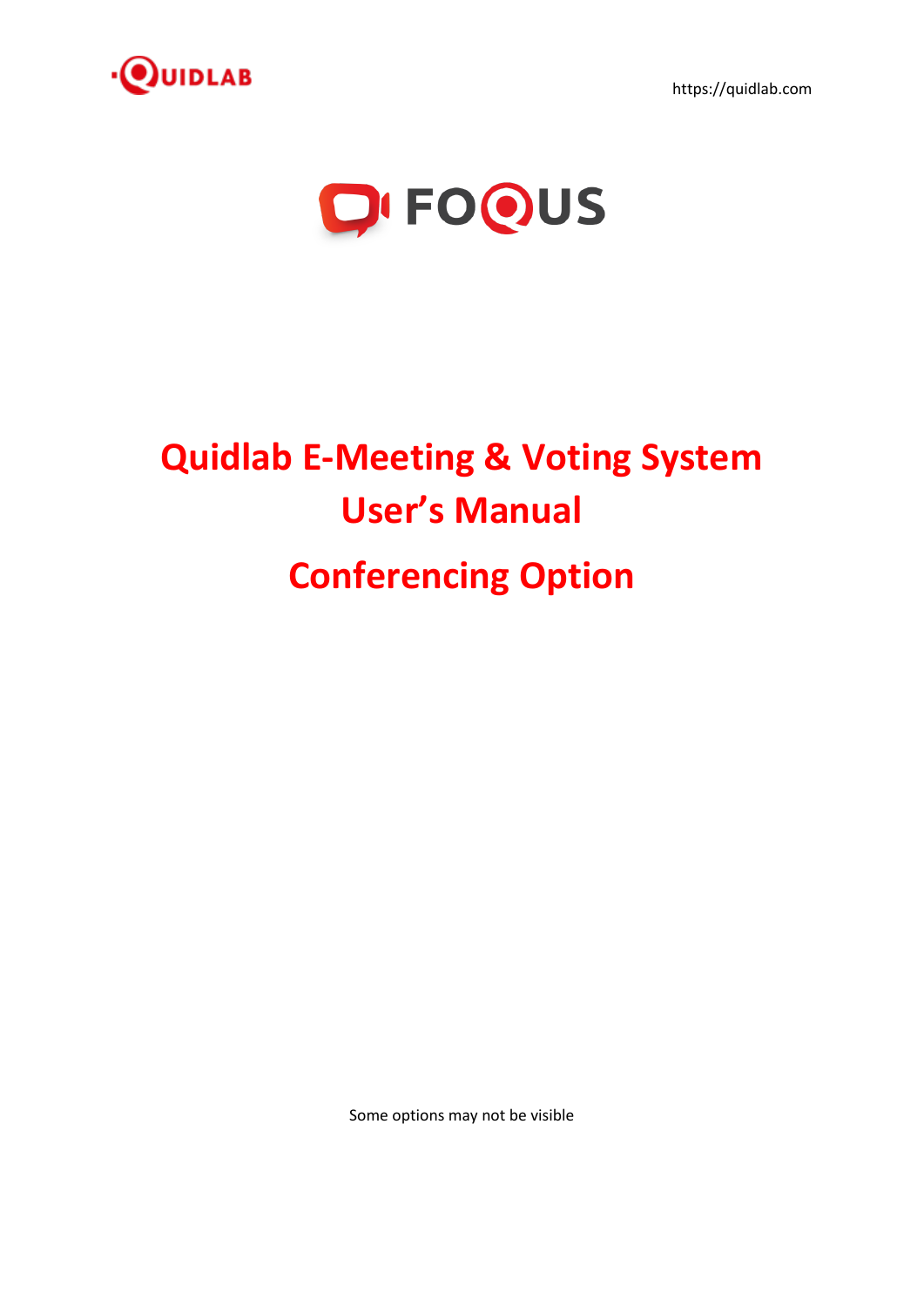# Contents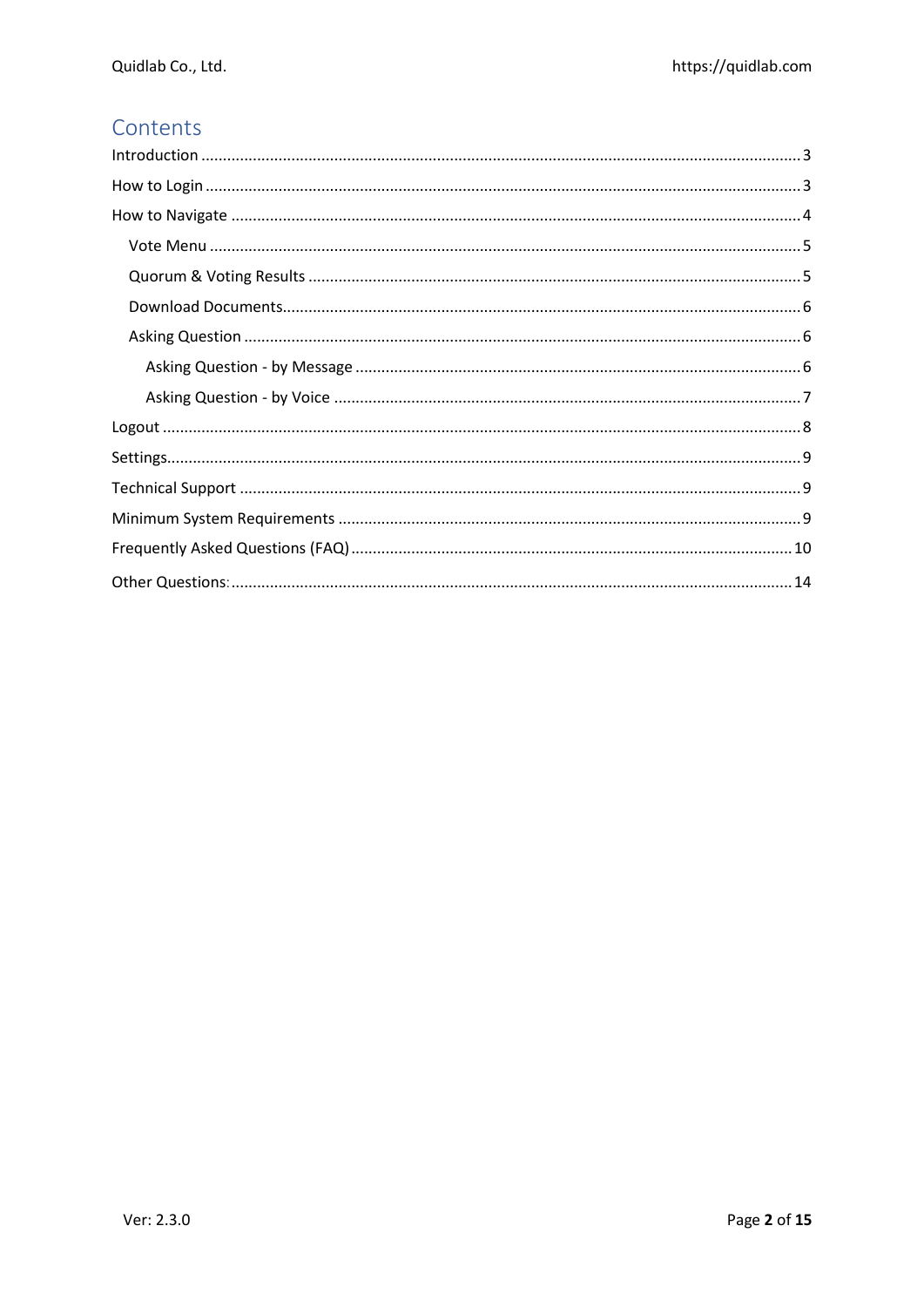# <span id="page-2-0"></span>Introduction

Quidlab E-meeting & Voting System does not require any special application to install. It is very easy to use system and does not require any special skills. You can use any latest updated version of browser e.g. Google Chrome, Microsoft Edge, Apple Safari, Firefox etc. You can also use computer, laptop, tablet or phone.

You will receive an email with username and password. This username and password are valid only for E-Meeting or E-Meeting of company stated in the email. Email also contains a link to join the meeting like https:// [subdomain.quidlab.com](https://sub.quidlab.com/) (Example Only)

# <span id="page-2-1"></span>How to Login

- 1. Click on link in email or type URL in browser. After clicking you will be taken to E-Meeting website
- 2. Enter your username & password

## 3. Click  $\mathbf{V}$  Accept Terms, then click Login button to join the meeting

| บริษัท ควิดแลบ (มหาชน)<br><b>Quidlab Company Limited</b>                                                                                                                                                          |
|-------------------------------------------------------------------------------------------------------------------------------------------------------------------------------------------------------------------|
| การประชุมสามัญผู้ถือหุ้นประจำปี 2564 ในวันอังคารที่ 24 สิงหาคม 2564 เวลา 13.00 น.<br>The 2021 Annual General Meeting of the Company's shareholders which will be held on Tuesday, 24th August 2021, at 13:00 hrs. |
|                                                                                                                                                                                                                   |
| <b>Q'FO@US</b>                                                                                                                                                                                                    |
| Quidlab e-Meeting & Voting System                                                                                                                                                                                 |
| 4010066951                                                                                                                                                                                                        |
|                                                                                                                                                                                                                   |
| Accept terms                                                                                                                                                                                                      |
| Login                                                                                                                                                                                                             |
| การสนับสนุนทางเทคนิค / Technical Support: +66-2-0134322<br>FoQus version 2.2.1 Served from Singapore                                                                                                              |
| Quidlab Information Security Management and Data Protection Policy                                                                                                                                                |
|                                                                                                                                                                                                                   |

3. If username and password are correct you will be granted access and screen will be presented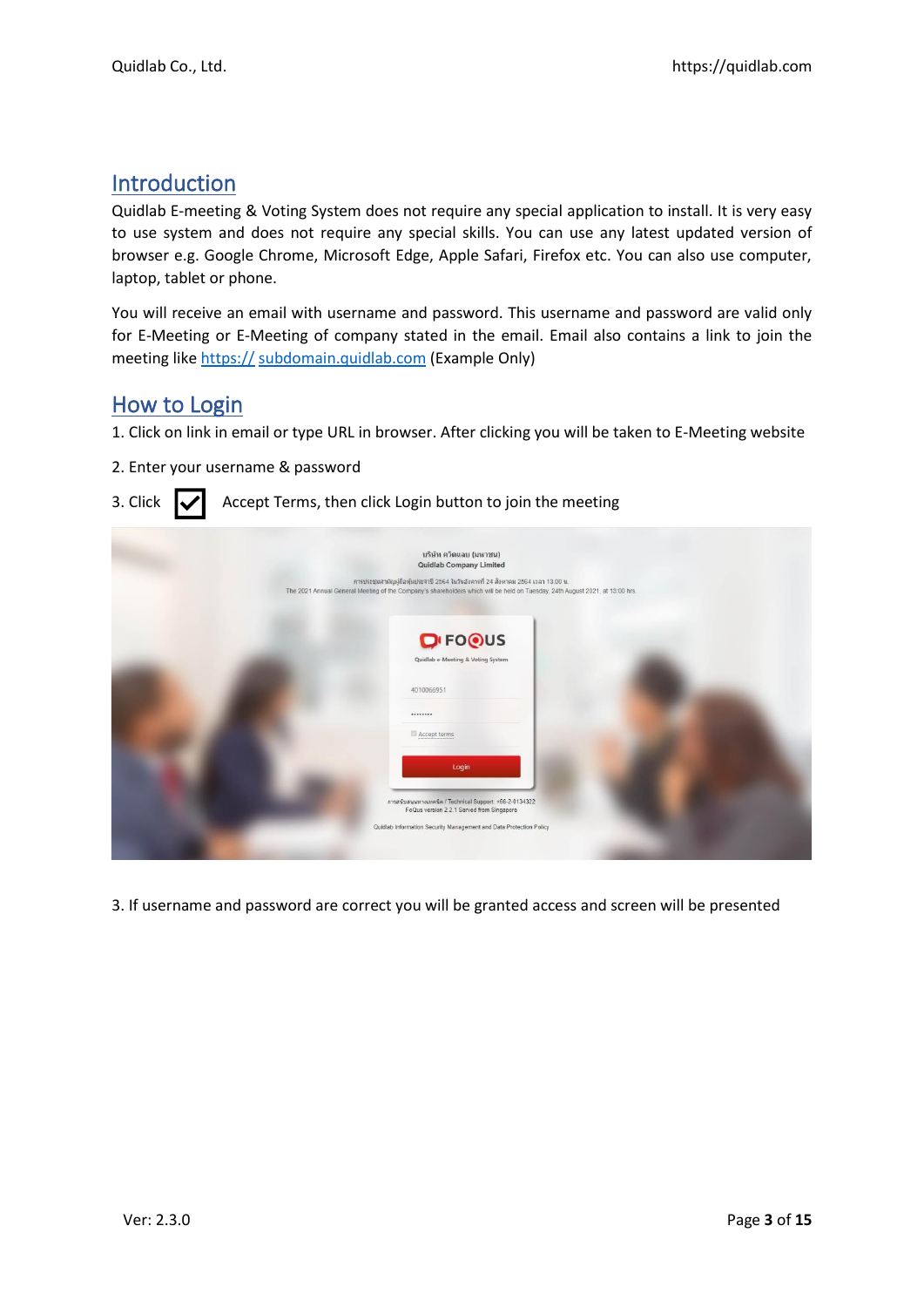| 田 Apps 图<br>$\times$<br>inset.foqus.vc wants to                        | [1] Reading list |
|------------------------------------------------------------------------|------------------|
| Use your microphone                                                    |                  |
| Allow<br><b>Block</b>                                                  |                  |
|                                                                        |                  |
|                                                                        |                  |
|                                                                        |                  |
|                                                                        |                  |
| $\circledcirc$<br>The meeting needs to use your microphone and camera. |                  |
|                                                                        |                  |
| 山<br>Select Allow when your browser asks for permissions.              |                  |
|                                                                        |                  |
| $\Box$                                                                 |                  |
| $\mathfrak{G}$                                                         |                  |
|                                                                        |                  |
| 88                                                                     |                  |
| $\blacksquare$                                                         |                  |
| $\Theta$                                                               |                  |
|                                                                        |                  |
|                                                                        |                  |
|                                                                        |                  |
|                                                                        |                  |
|                                                                        |                  |
|                                                                        |                  |
|                                                                        |                  |
|                                                                        |                  |
| 裕                                                                      |                  |

4. You may be asked to allow camera and microphone permissions when you join meeting or when you start the camera and microphone (if you do not grant permission, you can still join the meeting however you may not be heard or seen by other people in case you need to ask questions using microphone).

5. Once permission is granted you will be able to see other participants. Depending on meeting requirements you may be able to see all or only some of participants who have their camera on.

# <span id="page-3-0"></span>How to Navigate

E-Meeting system has following parts which can be navigated by menu located on the left side of the screen **(1).**

| $\bullet$ FO@US                                                                        | QUIDTRIAL 3 00:03 AUD |
|----------------------------------------------------------------------------------------|-----------------------|
| $\circledcirc$<br>$\mathbf{E}$<br>山<br>$\overline{\mathbf{1}}$<br>$\bullet$<br>88<br>E | $\overline{2}$        |
| $\Theta$                                                                               | 图<br>罗<br>發           |

Other users of E-Meeting will be shown in this section **(2)**.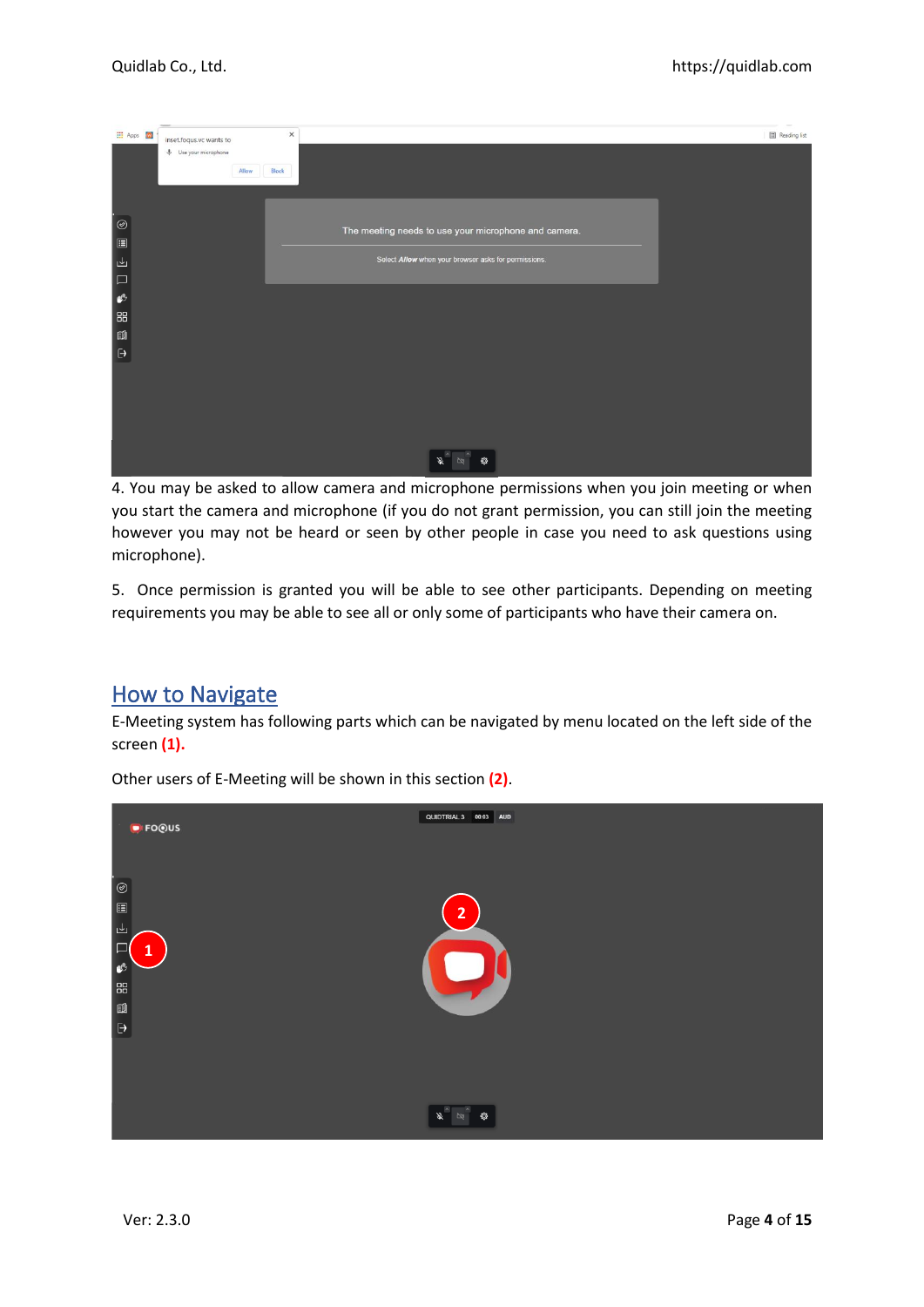## <span id="page-4-0"></span>Vote Menu

Once you click on Vote menu **(3)**, you can navigate to Voting section to cast your vote. You can see all agendas listed here and can cast your vote any time till the time if Agenda is not close. Once Agenda has been discussed and closed you cannot change your vote. (This Agenda has been closed cannot vote)

There is a separate Send Button for each agenda. You must click on radio button **(4)** to choose, "Approve", "Disapprove" or "Abstain" and then click Send **(5).**

Once your vote is submitted you will be notified by a pop-up alert message. Voted is submitted **(6)**.



# <span id="page-4-1"></span>Quorum & Voting Results

You can check quorum and results by clicking on Voting Results Button **(7)** any time, votes will be displayed only after agenda is closed.

|                                                                                                               |                                                 | $\times$                               |
|---------------------------------------------------------------------------------------------------------------|-------------------------------------------------|----------------------------------------|
|                                                                                                               | รายละเอียดผู้ถือหุ้นที่เข้าร่วมประชุม<br>Quorum |                                        |
|                                                                                                               | จำนวนผู้ถือหุ้น<br>ทั้งหมด                      | รวมจำนวนพุ้นทั้งสั้น<br>Total Shares / |
|                                                                                                               | <b>Shareholders</b>                             | Votes                                  |
| จำนวนผู้ถือหุ้นทั้งหมด<br><b>Total Shareholders</b>                                                           | 110                                             | 95,546,140                             |
| ผู้ถือหุ้นที่มาด้วยคนเอง<br>Shareholders attended                                                             | 4                                               | 150,000                                |
| ผู้ถือหุ่นที่มอบฉันทะ<br>Proxies Attended                                                                     | $\Delta$                                        | 10,000,000                             |
| รวมจำนวนผู้ถือทุ้น<br>Shareholders & Proxies                                                                  | $\overline{2}$                                  | 10,150,000                             |
| คิดเป็นเปอร์เซ็นต์ (%)<br>Shareholders & Proxies(%)                                                           |                                                 | 10.6231%                               |
|                                                                                                               | ผลการนับคะแนนเสียง<br>Votes                     |                                        |
| วาระที่ 1 พิจารณารับรองรายงานการประชุมสามัญผู้ถือหุ้นประจำปี 2562                                             |                                                 |                                        |
| Agenda 1 To consider and adopt the Meeting of the Annual General<br>Meeting of Shareholders for the year 2019 |                                                 |                                        |
|                                                                                                               |                                                 |                                        |
|                                                                                                               | รวมจำนวนพุ้น<br>ทั้งสิ้น<br><b>Shares/Votes</b> | เปอร์เซ็นด์<br>Percentage              |
| เห็นตัวย                                                                                                      | 10 150 000                                      | 100.0000%                              |
|                                                                                                               |                                                 |                                        |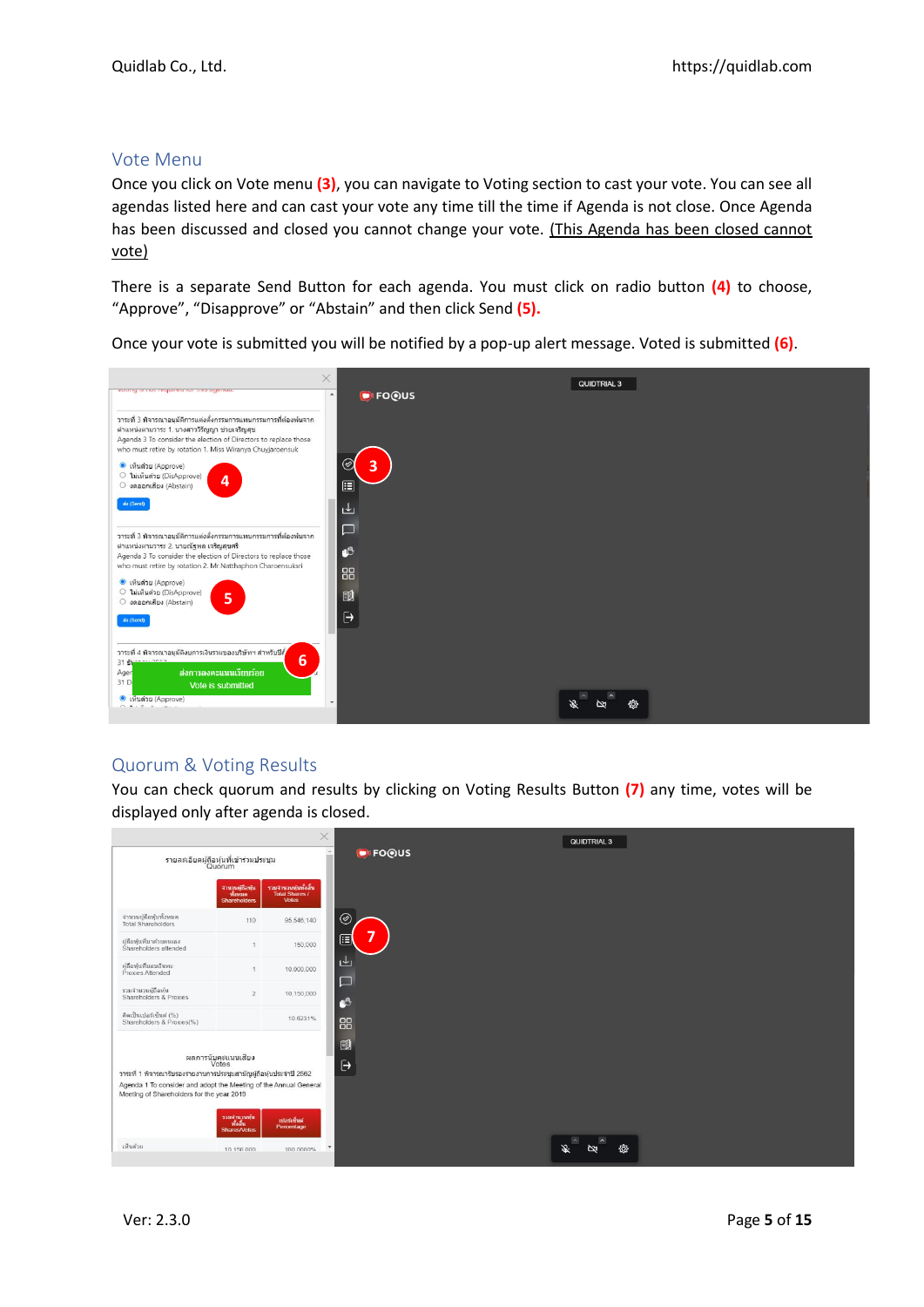# <span id="page-5-0"></span>Download Documents

You can download company provided documents, if any e.g., Annual Report, Company presentation etc. by clicking on Download button **(8).**

|          | $\times$                                          | <b>O</b> FOQUS                                                                         | <b>QUIDTRIAL 3</b>                                                                                                                                                                                                                                                                                                                                       |
|----------|---------------------------------------------------|----------------------------------------------------------------------------------------|----------------------------------------------------------------------------------------------------------------------------------------------------------------------------------------------------------------------------------------------------------------------------------------------------------------------------------------------------------|
| Download |                                                   |                                                                                        |                                                                                                                                                                                                                                                                                                                                                          |
|          | ต่าลธิบาย<br>Description<br>ตาวน์โหลด<br>Download |                                                                                        |                                                                                                                                                                                                                                                                                                                                                          |
| AGM 2021 | $\boxtimes$                                       | $_{\odot}$                                                                             |                                                                                                                                                                                                                                                                                                                                                          |
|          |                                                   | $\Xi$<br>8<br>L<br>$\Box$<br>$\mathbf{C}^{\mathbf{0}}$<br>88<br>$\square$<br>$\ominus$ |                                                                                                                                                                                                                                                                                                                                                          |
|          |                                                   |                                                                                        |                                                                                                                                                                                                                                                                                                                                                          |
|          |                                                   |                                                                                        | $\begin{picture}(180,10) \put(0,0){\line(1,0){10}} \put(10,0){\line(1,0){10}} \put(10,0){\line(1,0){10}} \put(10,0){\line(1,0){10}} \put(10,0){\line(1,0){10}} \put(10,0){\line(1,0){10}} \put(10,0){\line(1,0){10}} \put(10,0){\line(1,0){10}} \put(10,0){\line(1,0){10}} \put(10,0){\line(1,0){10}} \put(10,0){\line(1,0){10}} \put(10,0){\line($<br>♦ |
|          |                                                   |                                                                                        |                                                                                                                                                                                                                                                                                                                                                          |

# <span id="page-5-1"></span>Asking Question

#### <span id="page-5-2"></span>Asking Question - by Message

Click on Ask Question button **(9)** to navigate to Ask Question chat screen. You can type your message in the textbox then click send to send question

| $\times$                              |                                                                                            | <b>QUIDTRIAL 3</b>                                                                                                                                                                                                                                                                                                                                               |
|---------------------------------------|--------------------------------------------------------------------------------------------|------------------------------------------------------------------------------------------------------------------------------------------------------------------------------------------------------------------------------------------------------------------------------------------------------------------------------------------------------------------|
|                                       | <b>O</b> FOOUS<br>$\circledcirc$<br>$\Xi$<br>ு<br>$\overline{9}$<br>$\bullet$ <sup>3</sup> |                                                                                                                                                                                                                                                                                                                                                                  |
|                                       | 88                                                                                         |                                                                                                                                                                                                                                                                                                                                                                  |
| พิมพ์ศาลามที่นี่ (Type Question Here) | $\square$<br>$\Theta$                                                                      |                                                                                                                                                                                                                                                                                                                                                                  |
| ล่ง (Send)                            |                                                                                            |                                                                                                                                                                                                                                                                                                                                                                  |
|                                       |                                                                                            |                                                                                                                                                                                                                                                                                                                                                                  |
|                                       |                                                                                            | $\begin{picture}(180,10) \put(0,0){\line(1,0){10}} \put(10,0){\line(1,0){10}} \put(10,0){\line(1,0){10}} \put(10,0){\line(1,0){10}} \put(10,0){\line(1,0){10}} \put(10,0){\line(1,0){10}} \put(10,0){\line(1,0){10}} \put(10,0){\line(1,0){10}} \put(10,0){\line(1,0){10}} \put(10,0){\line(1,0){10}} \put(10,0){\line(1,0){10}} \put(10,0){\line($<br><b>Q3</b> |

- The question will be sent directly to the company officers, they can see all questions, but you will only see your own question.
- The company cannot reply through chat box to the question. The questions must be answered through the voice only.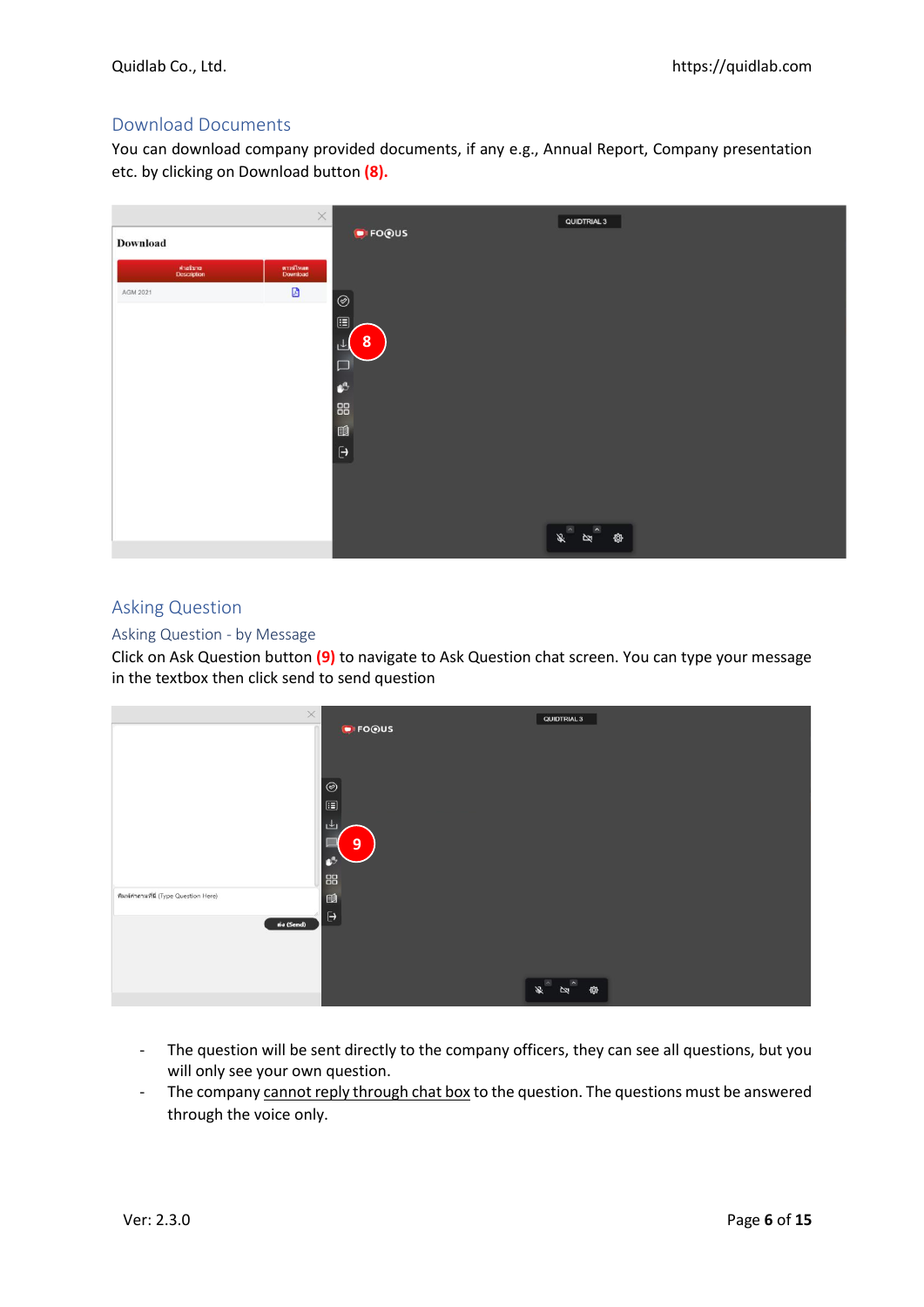#### <span id="page-6-0"></span>Asking Question - by Voice

Clicking on Hand Button **(10)**, then waiting from the company approved. Once your request will be approved, director or company officer will ask you to unmute your microphone and ask your question. (You may also turn on your camera if required).

This Option is available only in the meeting where camera and microphone access is allowed for users.



Icon 4 small squares **(11)** You can choose to watch in a single window to see active speaker in full screen. or multiple windows showing thumbnails of all presenters who have their camera on.

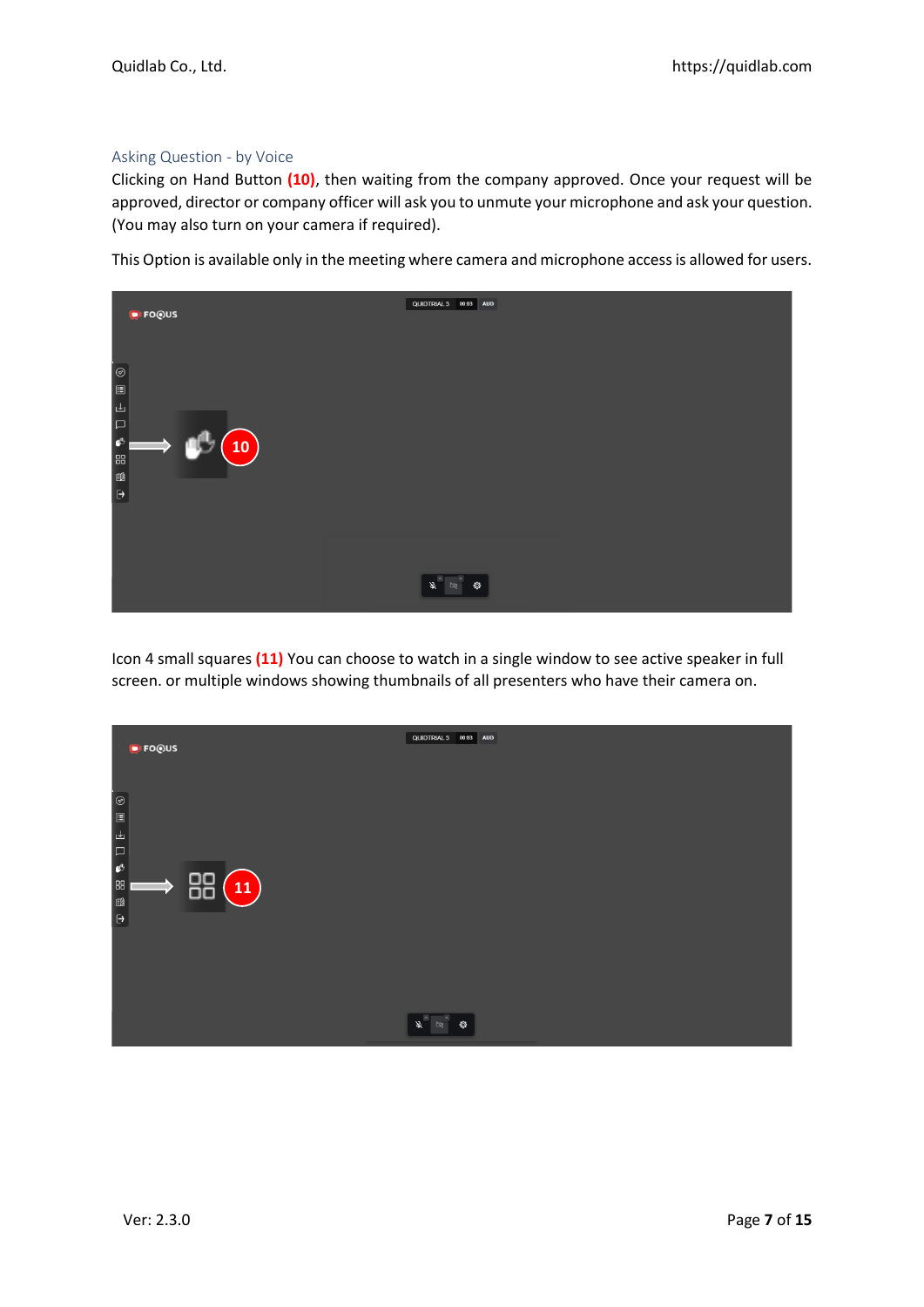To see the manual, you can click on this icon **(12).**

| $\times$<br>· <b>QUIDLAB</b><br>Ξ<br>English Thai                                                                                                                                                                                                      | <b>OFOQUS</b>                                        | <b>QUIDTRIAL 3</b> |
|--------------------------------------------------------------------------------------------------------------------------------------------------------------------------------------------------------------------------------------------------------|------------------------------------------------------|--------------------|
| <b>Q</b> <sup>I</sup> FOOUS                                                                                                                                                                                                                            | $_{\odot}$<br>圓                                      |                    |
| Video                                                                                                                                                                                                                                                  | 山                                                    |                    |
| Conferencing                                                                                                                                                                                                                                           | ல்<br>88                                             |                    |
| Support                                                                                                                                                                                                                                                | $\blacksquare$<br>Ħ<br>$12 \overline{ }$<br>$\Theta$ |                    |
| Quidlab E-meeting & Voting System does not require any<br>special application to install. It is very easy to use system and<br>does not require any special skills. You can use any latest<br>updated version of browser e.g. Google Chrome, Microsoft |                                                      |                    |
| Edge, Apple Safari, Firefox etc. You can also use computer,                                                                                                                                                                                            |                                                      | 硷<br>শৈ            |

# <span id="page-7-0"></span>**Logout**

To Logout click on Logout Button (Logout) **(13)**.

|                            | <b>DIFOQUS</b>                                     | AUD<br>QUIDTRIAL 3 00:03                                                                                                                                                                                                                                                                                                                                                         |
|----------------------------|----------------------------------------------------|----------------------------------------------------------------------------------------------------------------------------------------------------------------------------------------------------------------------------------------------------------------------------------------------------------------------------------------------------------------------------------|
| $\epsilon$                 |                                                    |                                                                                                                                                                                                                                                                                                                                                                                  |
| 山                          |                                                    |                                                                                                                                                                                                                                                                                                                                                                                  |
| $\Box$<br>$\mathfrak{G}$   |                                                    |                                                                                                                                                                                                                                                                                                                                                                                  |
| 88                         |                                                    |                                                                                                                                                                                                                                                                                                                                                                                  |
| $\blacksquare$<br>$\Theta$ | 13<br>$\longrightarrow$<br>$\overline{\mathbf{r}}$ |                                                                                                                                                                                                                                                                                                                                                                                  |
|                            |                                                    |                                                                                                                                                                                                                                                                                                                                                                                  |
|                            |                                                    |                                                                                                                                                                                                                                                                                                                                                                                  |
|                            |                                                    |                                                                                                                                                                                                                                                                                                                                                                                  |
|                            |                                                    | $\begin{picture}(20,5) \put(0,0){\vector(0,1){30}} \put(15,0){\vector(0,1){30}} \put(15,0){\vector(0,1){30}} \put(15,0){\vector(0,1){30}} \put(15,0){\vector(0,1){30}} \put(15,0){\vector(0,1){30}} \put(15,0){\vector(0,1){30}} \put(15,0){\vector(0,1){30}} \put(15,0){\vector(0,1){30}} \put(15,0){\vector(0,1){30}} \put(15,0){\vector(0,1){30}} \put(15,0){\vector(0,$<br>♦ |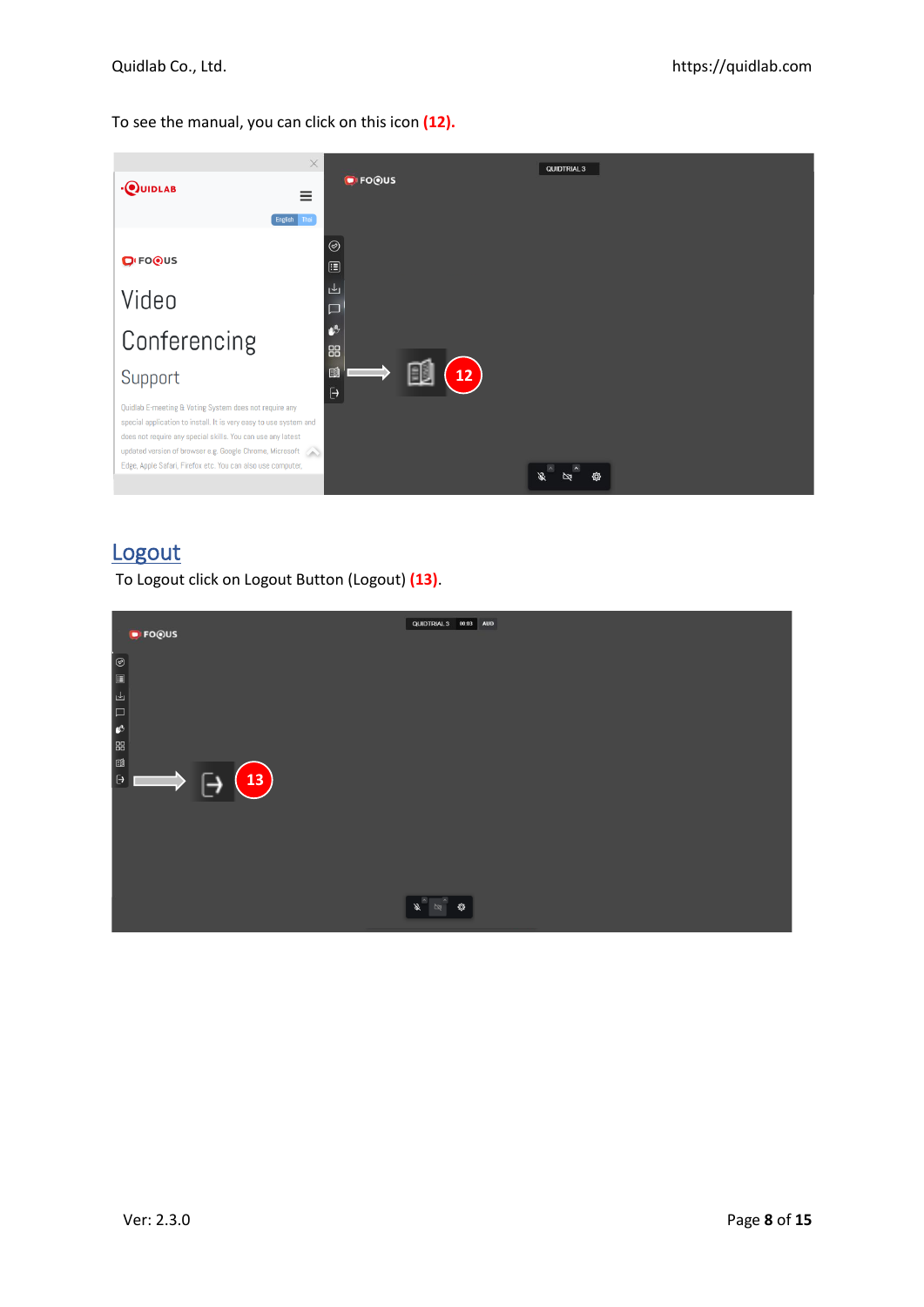# <span id="page-8-0"></span>Settings

You can change your camera and microphone settings by clicking on Settings button **(14)**.

| <b>DIFOQUS</b>                                                       |          | QUIDTRIAL 3 00:03 AUD                                                                                                                                                                                                                                                                                                                                                                                  |
|----------------------------------------------------------------------|----------|--------------------------------------------------------------------------------------------------------------------------------------------------------------------------------------------------------------------------------------------------------------------------------------------------------------------------------------------------------------------------------------------------------|
| $\circ$<br>回<br>ப<br>$\Box$<br>$\mathfrak{E}$<br>88<br>D<br>$\Theta$ | Settings | $\times$<br>Camera<br>Select a device<br>$\check{ }$<br>Microphone<br>Permission not granted<br>Audio output<br>Select a device<br>$\checkmark$<br>Play a test sound<br>Cancel<br>OK                                                                                                                                                                                                                   |
|                                                                      |          | 14<br>$\begin{picture}(20,20) \put(0,0){\vector(0,1){10}} \put(15,0){\vector(0,1){10}} \put(15,0){\vector(0,1){10}} \put(15,0){\vector(0,1){10}} \put(15,0){\vector(0,1){10}} \put(15,0){\vector(0,1){10}} \put(15,0){\vector(0,1){10}} \put(15,0){\vector(0,1){10}} \put(15,0){\vector(0,1){10}} \put(15,0){\vector(0,1){10}} \put(15,0){\vector(0,1){10}} \put(15,0){\vector(0$<br>$\mathbb{R}$<br>發 |

## **This option is available only if camera and microphone access is allowed**

# <span id="page-8-1"></span>Technical Support

If you see the problem accessing the E-Meeting system you can contact Quidlab at via telephone on 080-008-7616 or 02-0134322 or email at [info@quidlab.com](mailto:info@quidlab.com)

Before contacting technical support, please read the Frequently Asked Questions (FAQ) below which may solve your issue. We recommend that you use a computer (PC) or notebook (Laptop).

- The internet used must be stable and strong enough because the meeting runs for more than 1 hour.
- We recommend to keep your microphone muted & camera off when not talking so other users are not disturbed during meeting.
- When contacting technical support please provide full details of problem, any error message received, type of device used, browser name and version etc.

| <b>Bandwidth</b>     | System uses simulcast hence automatically manages video quality or turns off<br>some of videos if bandwidth is low, however for good conference a 5 Mbps<br>bandwidth is recommended. |
|----------------------|---------------------------------------------------------------------------------------------------------------------------------------------------------------------------------------|
| <b>Video quality</b> | 720p                                                                                                                                                                                  |
| CPU                  | Video conferencing requires high CPU power, Intel Core i3 or equivalent                                                                                                               |
| <b>Memory</b>        | at least 4 GB                                                                                                                                                                         |
| <b>Ports</b>         | Following ports must be opened for outbound traffic if blocked at firewall                                                                                                            |
| <b>TCP</b>           | 80 & 443, 5349                                                                                                                                                                        |
| UDP                  | 10000                                                                                                                                                                                 |

#### <span id="page-8-2"></span>Minimum System Requirements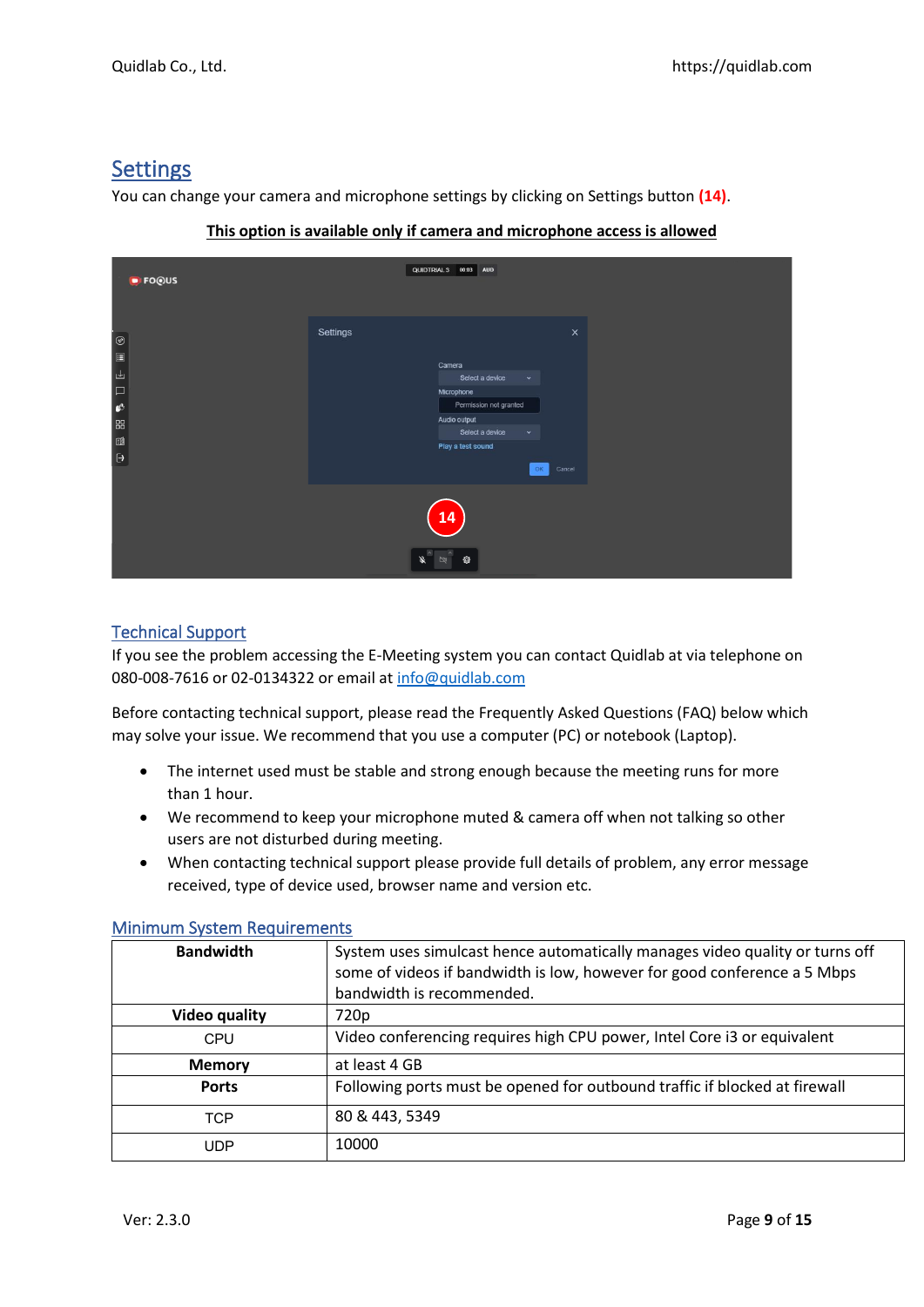# <span id="page-9-0"></span>Frequently Asked Questions (FAQ)

## **Question** : Why can't I click a link in my email?

**Answer:** Some email software may show links as text only. You can copy URL then open in browser Chrome / Safari

#### **Question:** I cannot login?

**Answer:** check the correct username & password provided. Please check if you are copying and pasting username & password correctly. In the most frequent cases, the trailing space for the username and password is copied.

## **Question :** I'm out of the system very often?

Answer: The internet used must be stable and strong enough because the meeting runs for more than 1 hour / weather conditions may affect the network signal you are using. If you are using WiFi there can be packet drops.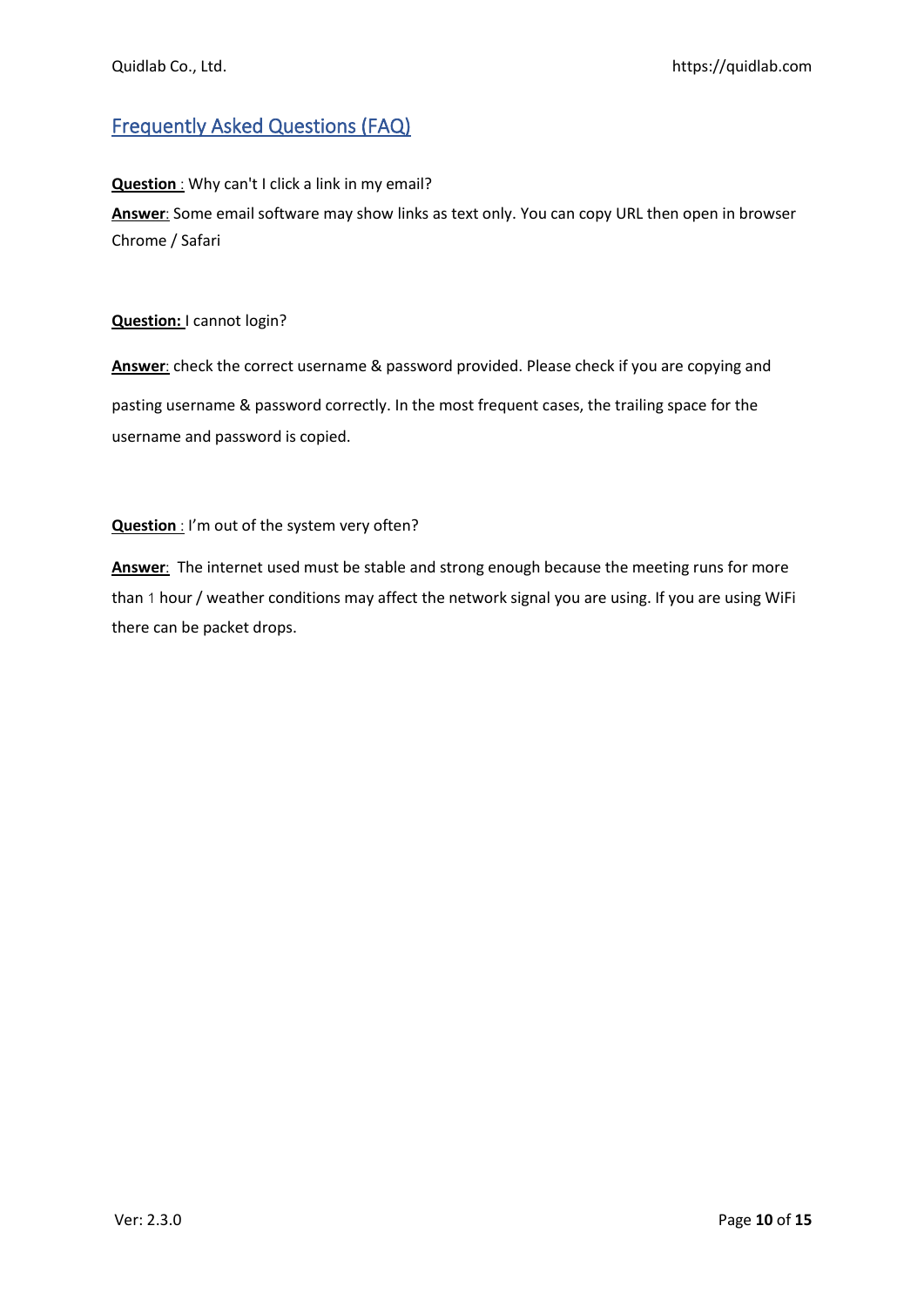#### **Question: I can't hear voice**

#### **Answer:**

#### **1. Check Volume Levels and Muting**

- Right-click the speaker icon in the taskbar and select Open Volume Mixer.

- You can set audio level for each application's from here.

(e.g, If you join meeting by Google Chrome ensure audio level is setup corectly for that browser)



#### **2. Make sure your computer is using the right speakers or headphones**

- Select the Correct Audio Output Device on Windows
- 1. Left-click the speaker icon.
- 2. Select your preferred playback device.
- 3. Make sure your correct playback device is selected.

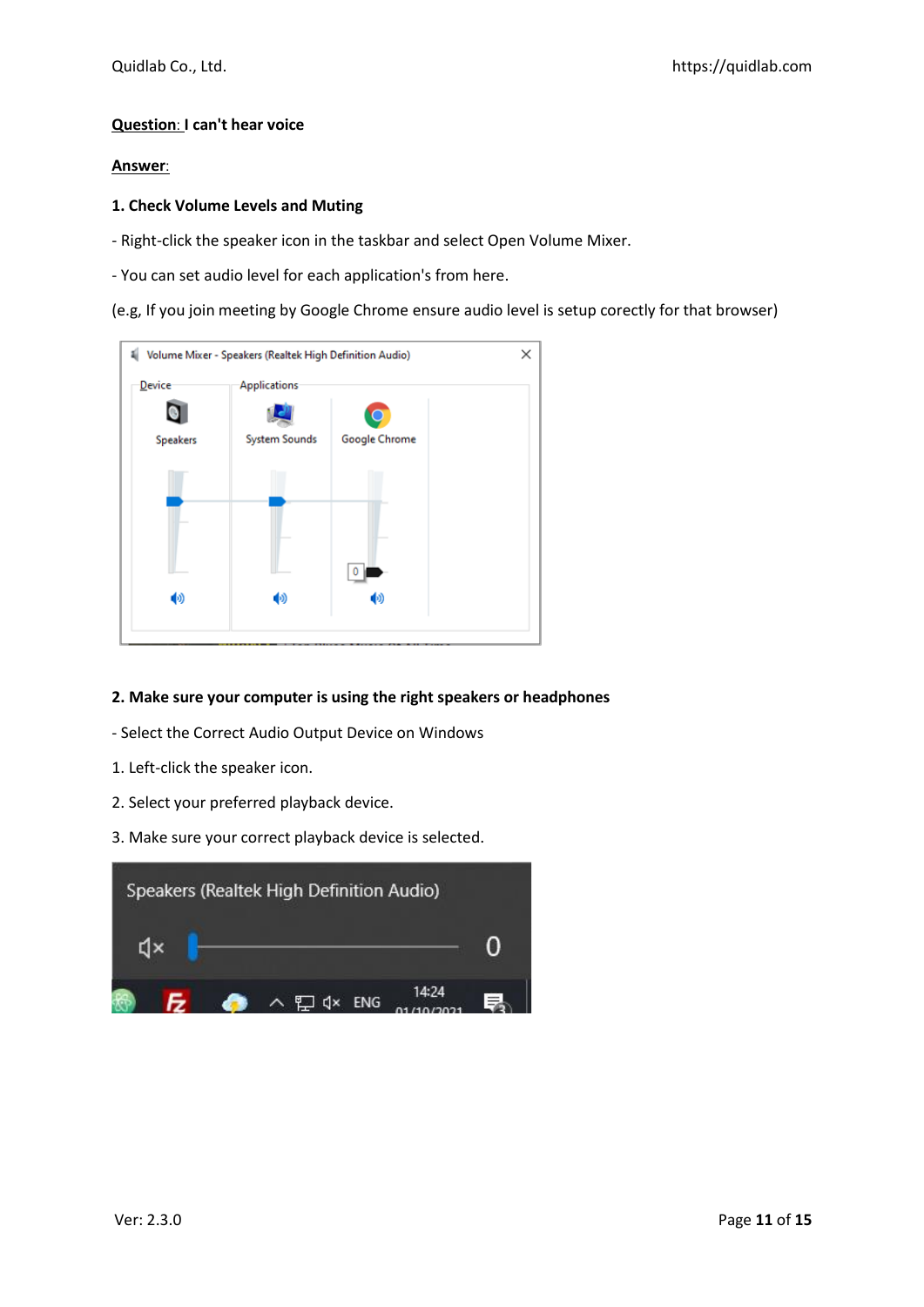#### **3. View site information on your webste browser.**

(this option may change depends on browser you are using).

- eg. 1 Google Chrome:
- 1. Select "padlock" icon next to your browser addres bar.
- 2. Sound settings should be set as Automatc (Default) or Allow



#### **My microphone is not working**

1. Check the Microphone Volume Level on Windows

- Using your right mouse button, Right click on the speaker in your System Tray, and select Open Sound settings.

- Under Input, select Device properties.
	- $\leftarrow$ Settings
	- ⋒ Device properties

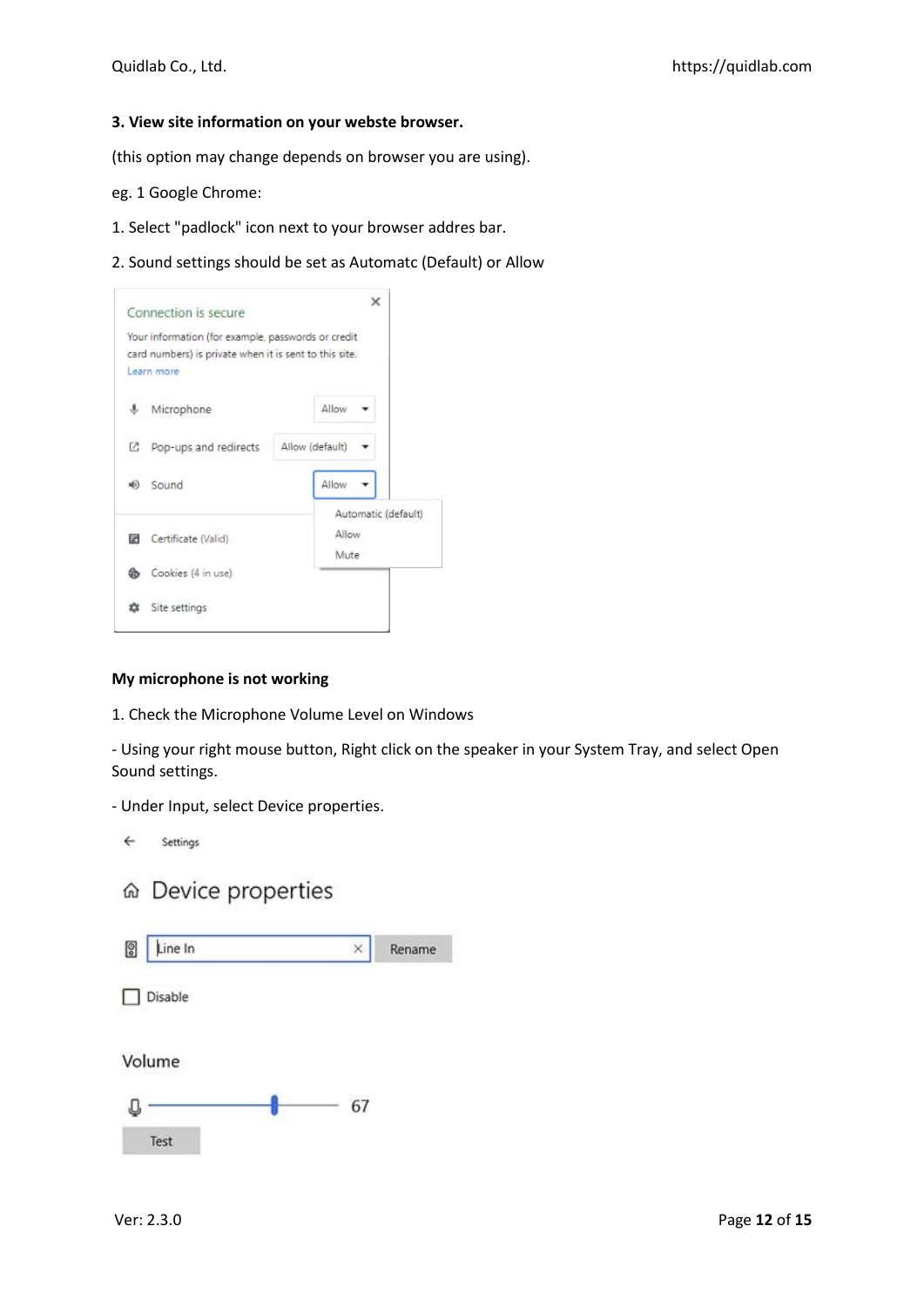- Make sure Disable is not checked, and make sure the volume is at a reasonable volume.

| Sound                                                                                                                                                                         |   |
|-------------------------------------------------------------------------------------------------------------------------------------------------------------------------------|---|
| <b>Device properties</b>                                                                                                                                                      |   |
| Master volume                                                                                                                                                                 |   |
| $\mathbf{d}$ $\times$                                                                                                                                                         | o |
| A Troubleshoot                                                                                                                                                                |   |
| Manage sound devices                                                                                                                                                          |   |
| Input                                                                                                                                                                         |   |
|                                                                                                                                                                               |   |
|                                                                                                                                                                               |   |
| Choose your input device<br>Stereo Mix (Realtek High Definition Audio)                                                                                                        |   |
|                                                                                                                                                                               |   |
| Certain apps may be set up to use different sound devices than the<br>one selected here. Customize app volumes and devices in advanced<br>sound options.<br>Device properties |   |

**Question**: I cannot hear while using headphone? (Both Bluetooth and wired headphones)

**Answer:** When logging in to the system, check if headphones or headphones are connected to the system or connected to another device. Click setting  $\frac{1}{368}$  Settings  $\longrightarrow$  camera / Microphone or Audio outputs  $\longrightarrow$  select the name of your headphones or headphone and press OK



Or please check the volume of your device has the sound been muted or not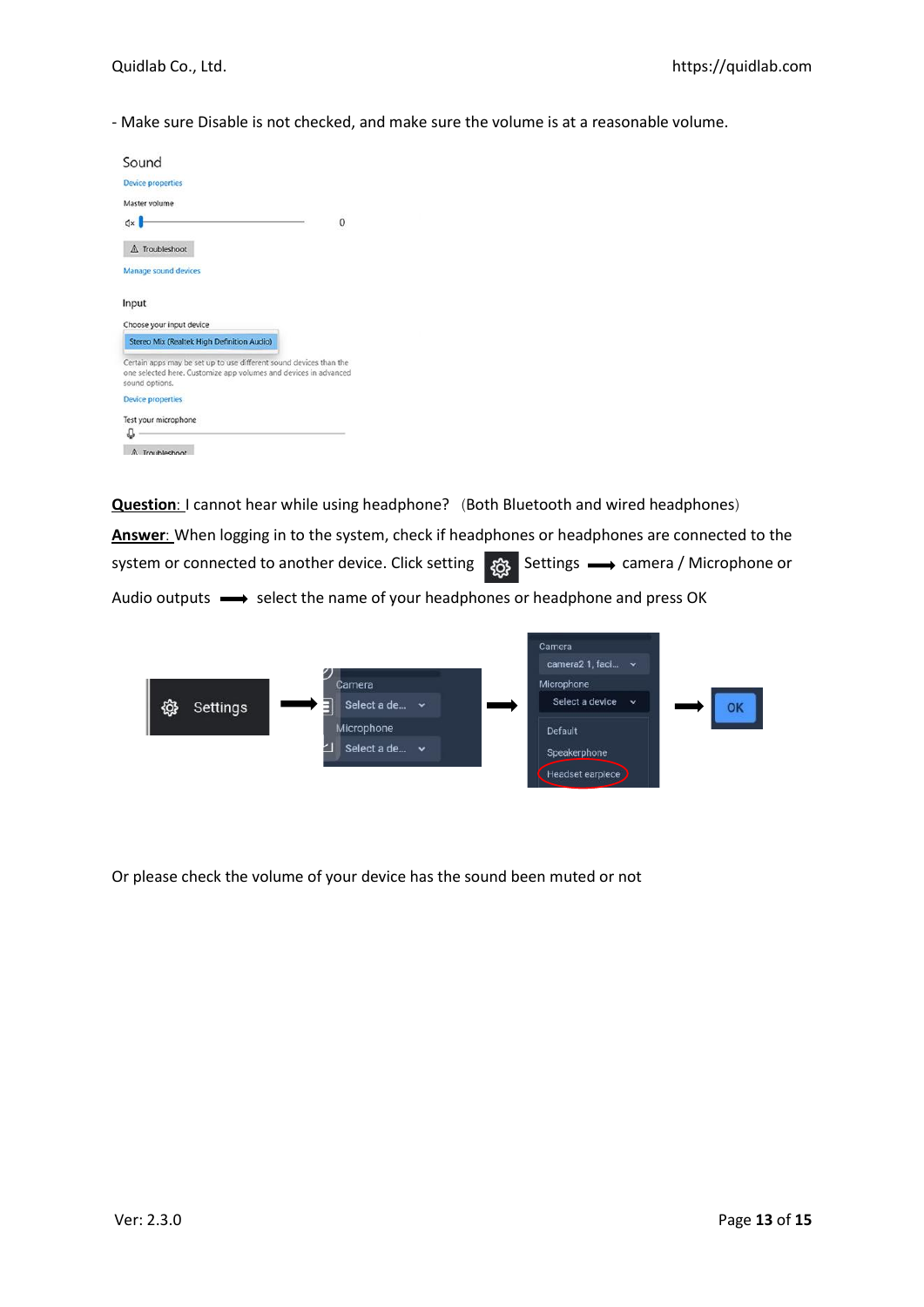# <span id="page-13-0"></span>Other Questions**:**

Other login issues can be due to network issue, no internet connection or other business rules (company may allow you to login only for example 1 hour before, you are login too late and meeting may have already been finished etc.), which are alerted to user and are self-explanatory.

**Question:** I can login but getting automatically logged out?

**Answer:** For security reasons each user can login only on one device and if you try to login on another

device or different browser on same computer previous login will get logged out automatically. Do not share your username & password with another person.

**Question:** My voting options are locked, not present for some or all of agendas.

Answer: There are some business rules which can prevent voting and are clearly marked under each agenda for your reference and are self-explanatory, some common cases are as follows:

- Agenda does not require voting and is for acknowledgement only.
- Agenda is already closed hence it gets locked and you cannot change vote.
- You logged in late and some of agendas were already voted.
- A proxy form B was sent which has already been voted and does not allow you to change vote.

**Question:** Do I have to wait for agenda to be discussed before I can cast my vote? or Do I have to wait till the end of meeting?

**Answer:** You can cast your votes any time after login and all votes will be recorded. You can also change your vote till the time agenda is not closed by company officers. Once agenda is closed you cannot change your vote.

**Question:** : My voting or other windows shows "Connection failed. Please log out and log in again" what should I do?

**Answer:** If internet connection to voting server is lost you may get this message, you can logout and login again to restore connection.

**Question:** Will it affect my voting if I logout and login again?

**Answer:** When you login first time system marks your votes as Approved however you can change your vote any time, even if you logout and login again. Login in and logout several times does not affect your previously casted votes.